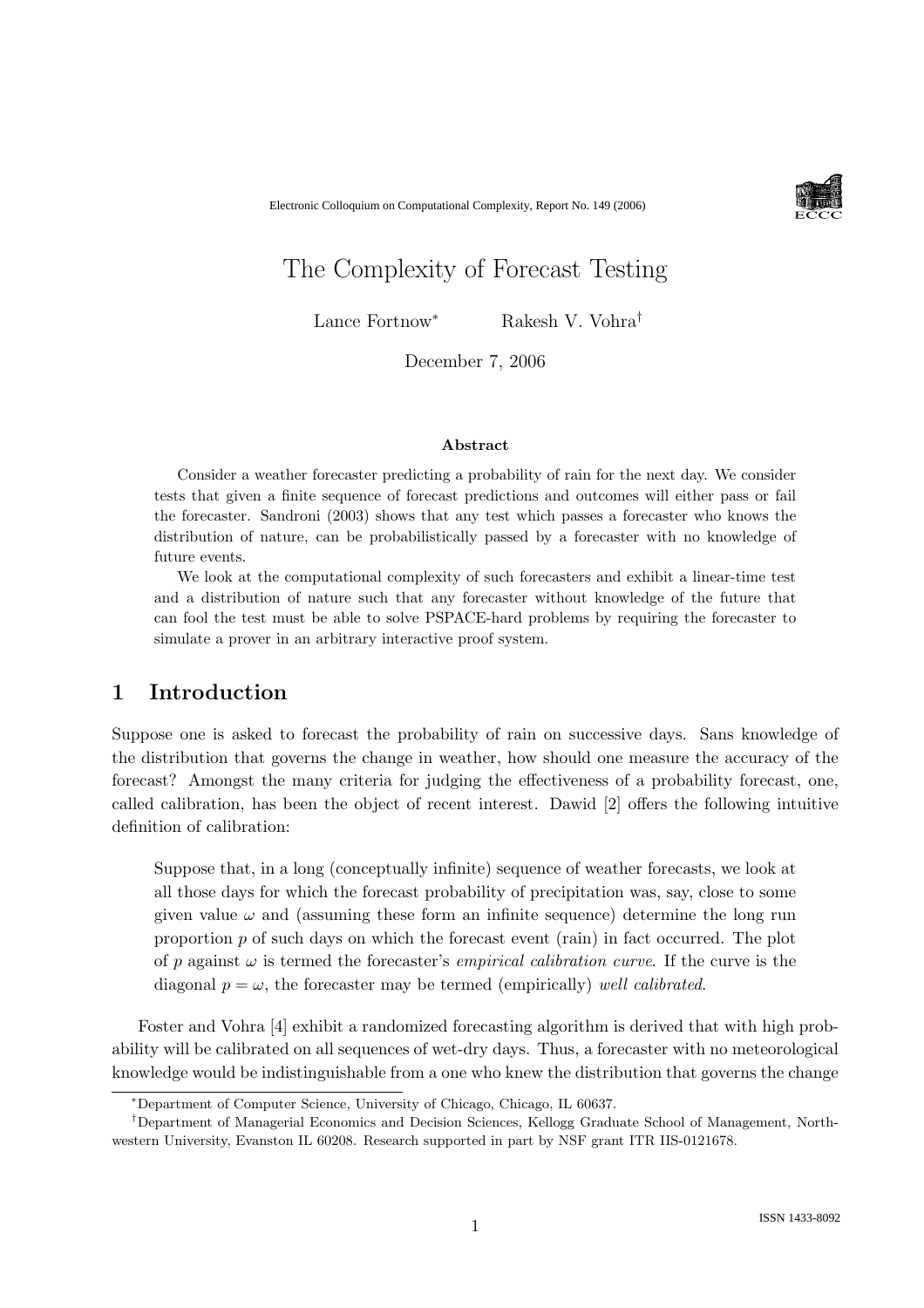in weather.<sup>1</sup> This has inspired the search for tests of probability forecasts that can distinguish between a forecaster who knows the underlying distribution of the process being forecast from one who simply 'games' the test.

A test takes as input a forecasting algorithm, a sequence of outcomes and after some period accepts the forecast (PASS) or rejects it (FAIL). Sandroni [9] proposes two properties that such a test should have. The first is that the test should declare PASS/FAIL after a finite number of periods. This seems unavoidable for a practical test. Second, suppose the forecast is indeed correct i.e., accurately gives the probability of nature in each round. Then, the test should declare PASS with high probability. We call this second condition "passing the truth." Call a test that satisfies these two conditions a good test. A test based on calibration would be a good test. A forecaster with no knowledge of the underlying distribution that can pass a good test with high probability on all sequences of data is said to have ignorantly passed the test. For every good test, Sandroni [9] shows that there exists a randomized forecasting algorithm that will ignorantly pass the test. Therefore, no good test can distinguish between a forecaster who knows the underlying distribution of the process being forecast from one who simply 'games' the test.

Dekel and Feinberg [3] as well as Olszewski and Sandroni [7] get around the impossibility of result of Sandroni [9] by relaxing the first property of a good test. For example, allowing the test to declare PASS/FAIL at 'infinity', allowing the test to declare FAIL in a finite number of periods but PASS 'at infinity' or relaxing the condition that the test always passes the truth. These tests are computationally infeasible in a variety of ways. In some cases, the number of steps while finite are not bounded. In other cases they rely on the continuum hypothesis or the axiom of choice.

Olszewski and Sandroni [8] have noted that the tests considered by Dekel and Feinberg [3] and Olszewski and Sandroni [7] rely on counterfactual information. Specifically, the test can use the predictions the forecast would have made along sequences that did not materialize. This is because the test has access to the forecasting algorithm itself. As noted in by Olszewski and Sandroni [8] this is at variance with practice. For this reason they consider tests that are not permitted to make use of counterfactual predictions on the part of the forecaster but relax the condition that the test must decide in finite time. Formally, two different forecasting algorithms that produce the same forecast on a realization must be treated in the same way. If such tests pass the truth with high probability they show that for each such test, there is a forecasting algorithm that can ignorantly pass the test.

The present paper examines the consequences of imposing computational limits on both forecaster and the test. Our first result says, roughly, that no forecasting algorithm can ignorantly pass a good test that is more complex than itself. One can think of the forecaster as an algorithm whose running time grows with  $n$ , the length of the sequence observed so far. The complexity of the forecaster is measured by the manner in which its running time grows with  $n$ . We suppose the complexity of the forecaster to be  $t(n)$ , where  $t(\cdot)$  is a time constructible function n. This means the value of  $t(n)$  can be constructed from n by a Turing machine in time  $O(t(n))$ . Most good test with complexity  $p(n)t(n)$  (here  $p(n)$  is a polynomial in n) that for sufficiently large n cannot be ignorantly passed by a forecasting algorithm of complexity  $t(n)$ . Furthermore, the test does not rely on counterfactual predictions. The result, while unsurprising, highlights that the impossibility

<sup>&</sup>lt;sup>1</sup>Lehrer [5] and Sandroni [9] give generalizations of this result.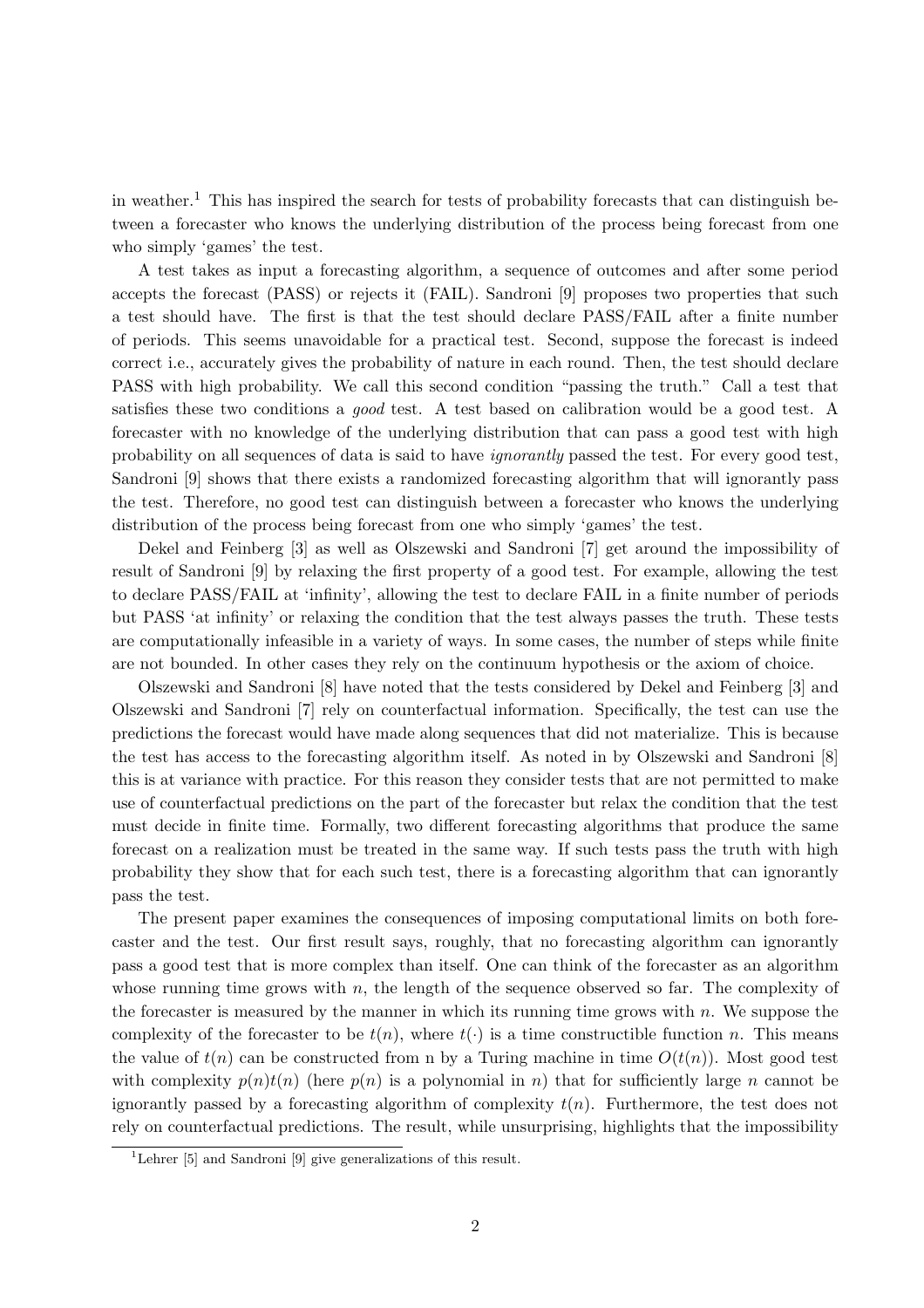result of [9] arises from the absence of any computational constraints on the forecaster.

Our second result exhibits a good test of complexity linear in  $n$  with the following property: a forecasting algorithm that could ignorantly pass this test would provide a probabilistic polynomial time algorithm for factoring composite numbers. The existence of a probabilistic polynomial time algorithm for factoring composite numbers is considered unlikely. Indeed, many commercial available cryptographic schemes are based on just this premise. This result suggests that the 'ignorant' forecaster of [9] must have access to computational resources that beggar belief.

Our third result strengthens the second. We exhibit a good test of complexity linear in  $n$  with the following property: a forecasting algorithm that could ignorantly pass this test can be used as as a good prover in an interactive proof system. In particular it must solve PSPACE-hard problems. In complexity theory the class PSPACE, is the set of decision problems that can be solved by a deterministic or nondeterministic Turing machine using a polynomial amount of memory and unlimited time. They contain the more well known class of NP problems. Hence, the 'ignorant' forecasts of [9] must be exceedingly powerful.

The idea behind the proofs of the last two results is this. We can interpret the observed sequence of 0-1's as encoding potential answers to some computational problem. For example, the sequence may encode a number followed by a list of its possible factors. Only some of these sequences correspond to correct answers to our computational problem. The test fails any forecaster that fails to assign high probability to these correct sequences when they are realized. Consider now the distribution that puts most of its weight on the sequences that correspond to correct answers. If the forecaster can ignorantly pass the test, it must be able to identify the sequences that correspond to correct answers to our computational question.

In Section 2 we give formal definitions of forecasters and tests. Section 3 shows that the forecaster needs to be nearly as powerful as the test. Section 4 gives a simple test where a successful ignorant forecasters must be able to factor. In Section 5 we sketch a more complicated test that checks if the forecaster successfully acts like a prover in an interactive proof system. This section will also provide a brief description of an interactive proof system and its implications. We draw conclusions and discuss future directions in Section 6.

# 2 Definitions

Let N be the set of Natural numbers. Let  $S = \{0, 1\}$  be the state space.<sup>2</sup> An element of S is called an *outcome*. Let  $S^n$ , for  $n \in N$ , be the *n*-Cartesian product of S. An *n*-sequence of outcomes is denoted  $s = (s_1, s_2, \ldots, s_n) \in S^n$  where  $s_i$  denotes the state realized in period i. Given  $s \in S^n$  and  $r < n$ , let  $s^r = (s_1, s_2, \dots, s_t) \in S^r$  be the prefix of length r of s.

An element of  $[0, 1]$  is called a *forecast* of the event '1'. A forecast made at period r refers to outcomes that will be observed in period  $r + 1$ . Let  $\Delta^*$  the set of probability distributions over [0, 1]. A forecasting algorithm is a function

$$
F: \bigcup_{r=0}^{n-1} (S^{r+1} \times [0,1]^r) \to \Delta^*
$$

<sup>&</sup>lt;sup>2</sup>The results can easily be extended to more than two states.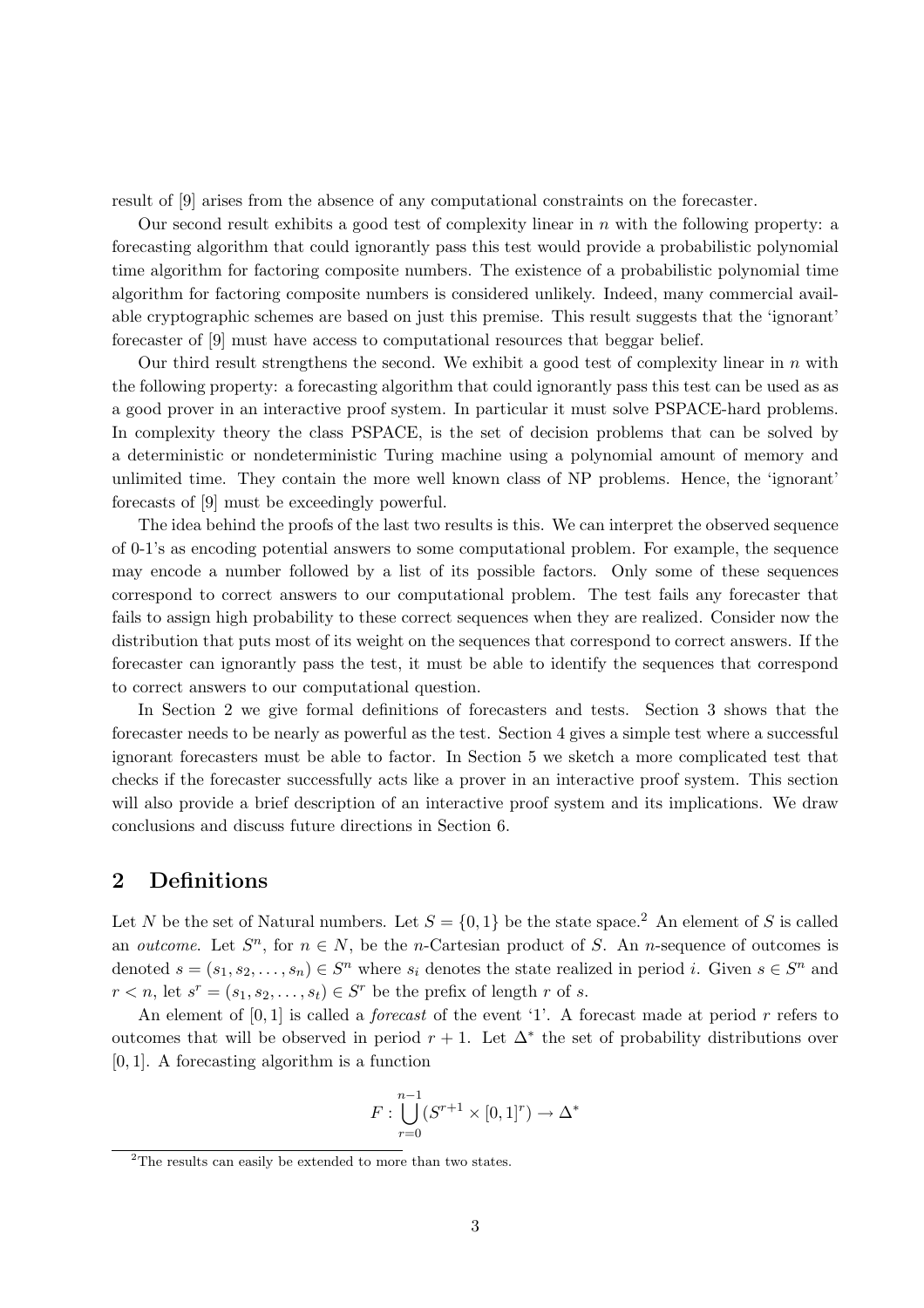At the end of each stage  $r < n$ , a r-history  $(s^r, f_0, f_1, \ldots, f_{r-1}) \in S^r \times [0, 1]^r$  is observed. Here  $f_j \in [0,1]$  is the forecast made by F in period j. Let  $f^r = (f_0, \ldots, f_r)$ . Based on this r-history, the forecaster must decide which forecast  $f_r \in [0,1]$  to make in period r. The forecaster is allowed to randomize. So,  $f_r \in [0,1]$  can be selected (possibly) at random, using a probability distribution in ∆∗ .

An *n*-outcome sequence  $s \in S^n$  and a forecasting algorithm F determine a probability measure  $\bar{F}^s$  on  $[0,1]^n$ , where conditional on  $(s^r, f^{r-1})$ , the probabilities of forecasts next period are given by  $F(s^r, f^{r-1})$ . The vector of realized forecasts associated with F on a sequence s will be denoted  $f(s)$ .

Denote the unknown data generating process by  $P \in [0,1]^n$ . Given  $P \in [0,1]^n$  and  $s^r \in [0,1]^r$ let  $P_{s^r} \in [0,1]$  be the probability that  $s_{r+1} = 1$  conditional on  $s^r$ . Given P let  $F^P(s) \in [0,1]^n$  be the forecast sequence such that  $f_r^P(s) = P_{s^r}$ .

A test is a function  $T: S^n \times [0,1]^n \to \{0,1\}$ . After a history of n forecasts and outcomes are observed, a test must either accept (PASS) or reject (FAIL) the forecast. When the test returns a 0 the test is said to fail the forecast based on the outcome sequence. When the test returns a 1 the test is said to PASS the forecast based on the outcome sequence.

A test is said to pass the truth with probability  $1 - \epsilon$  if

$$
\Pr_P(\{T(s, F^P(s)) = 1\}) \ge 1 - \epsilon
$$

for all  $P \in [0,1]^n$ .

A test T can be *ignorantly* passed by a forecasting algorithm F with probability  $1 - \epsilon$  if for every  $s \in S^n$ ,

$$
\Pr_{\bar{F}^s}(\{T(s,f(s))=1\})\geq 1-\epsilon.
$$

Therefore,  $F$  can ignorantly pass  $T$  if on any sequence of outcomes, the realized forecast sequence will not be failed with probability at least  $1 - \epsilon$  (under the distribution induced by the forecasting scheme). A test  $T$  is said to fail the forecasting algorithm  $F$  on the distribution  $Q$  if

$$
\Pr_{Q}(\{s: \Pr_{\bar{F}^s}(\{T(s, f(s)) = 1\}) \ge 1 - \epsilon\}) \le \epsilon.
$$

**Theorem 1 (Sandroni's Theorem)** Suppose test T passes the truth with probability  $1-\epsilon$ . Then, there is a a forecasting algorithm F that can ignorantly pass T with probability  $1 - \epsilon$ .

# 3 Tests More Complex than the Forecast

We show that no forecasting algorithm can ignorantly pass a test that is more complex itself. For notational simplicity our exposition will be limited to deterministic forecasts. The extension to randomized forecasts is straightforward and we outline it at the end of the section.

Let t be a time constructable function and  $p(\cdot)$  a polynomial.

**Lemma 1** For every deterministic forecaster F using time  $t(n)$  there is a distribution P and test, T, using time  $p(n)t(n)$  that

1. passes the truth with probability at least  $1 - \epsilon$ , and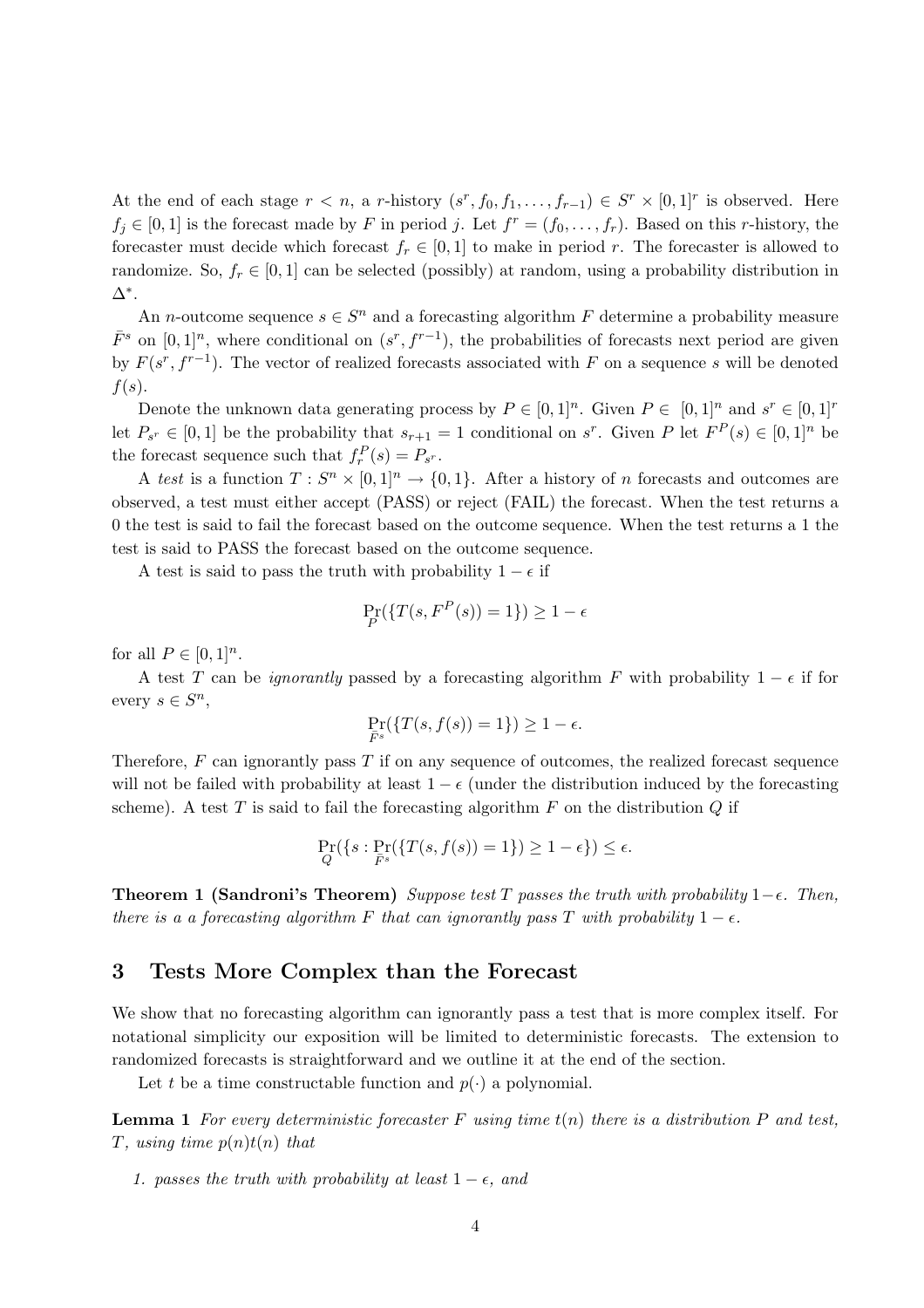2. fails F on P.

#### Proof

Choose *n* sufficiently large and a sequence  $s^* = (s_1^*, s_2^*, s_3^*, \ldots, s_n^*)$  of outcomes such that the probability F assigns to seeing  $s_j^*$  given  $(s_1^*, \ldots, s_{j-1}^*)$  and  $f^{j-2}$  is at most  $1/2$  for all  $j \leq n$ .

To describe the test, let G be any forecasting algorithm and  $(s, g(s))$  be a *n*-history.

- 1. If  $s \neq s^*$  then  $T(s, g(s)) = 1$ .
- 2. If  $s = s^*$  and the probability that G assigns to  $s^*$  is at least  $\epsilon$  then  $T(s, g(s)) = 1$ .
- 3. If  $s = s^*$  and the probability that G assigns to  $s^*$  is at most  $\epsilon$  then  $T(s, g(s)) = 0$ .

The test always passes the truth since the probability of  $s = s^*$  under the true distribution will be less than  $(1/2)^n \leq \epsilon$  if the test fails. Therefore the probability that  $s \neq s^*$  is at least  $1 - (1/2)^n \geq 1 - \epsilon.$ 

Now we exhibit a distribution P such that  $\Pr_P(\{s : T(s, f) = 1\}) = 0$ . Let P be the distribution that puts measure 1 on  $s^*$ . In this case  $s = s^*$  and by part (3) of the test, F fails the test.  $\blacksquare$ 

**Lemma 2** Suppose m deterministic forecasting algorithms,  $F_1, F_2, \ldots, F_m$  that each use time  $t(n)$ . Then there is a distribution P and test T that uses  $mp(n)t(n)$  time that

- 1. passes the truth with probability at least  $1 \epsilon$
- 2. and fails all  $F_1, F_2, \ldots, F_m$  on  $P$ .

#### Proof

Consider the sequence of integers  $1, 1, 2, 1, 2, 3, 1, 2, 3, 4, 1, 2, 3, 4, 5, \ldots$  Let  $h(j)$  be the jth element of the sequence. Choose *n* sufficiently large and a sequence  $s^* = (s_1^*, s_2^*, s_3^*, \ldots, s_n^*)$  of outcomes such that the probability  $F_{h(j)}$  assigns to seeing  $s_j^*$  given  $(s_1^*, \ldots, s_{j-1}^*)$  and  $f_{h(j)}^{j-2}$  is  $f_{h(j)}(s_j^*|s_1^*,\ldots,s_{j-1}^*,f_{h(j)}^{j-2}) \leq 1/2$  for all  $j \leq n$ . If  $h(j) > m$  let  $s_j^* = 0$ .

To describe the test, let G be any forecasting algorithm and  $(s, g(s))$  be a n-history.

- 1. If  $s \neq s^*$  then  $T(s, g(s)) = 1$ .
- 2. If  $s = s^*$  and the probability that G assigns to  $s^*$  is at least  $\epsilon$  then  $T(s, g(s)) = 1$ .
- 3. If  $s = s^*$  and the probability that G assigns to  $s^*$  is at most  $\epsilon$  then  $T(s, g(s)) = 0$ .

The test always passes the truth since the probability of  $\hat{s} = s^*$  under the true distribution will be at most  $(1/2)^n < \epsilon$ . Therefore probability  $\hat{s} \neq s^*$  is at least  $1 - \epsilon$ .

Let P be the distribution that puts measure 1 on  $s^*$ . Choose any  $F_k$ . Consider the subsequence  ${s_j^*}_{h(j)=k}$  of  $s^*$ . The probability that  $F_k$  assigns to this subsequence is at most  $(1/2)^n < \epsilon$ . Hence, the failure condition in part (3) of the test holds.  $\blacksquare$ 

**Theorem 2** For any  $t(n)$  there is a test T of complexity  $p(n)t(n)$  with the following properties.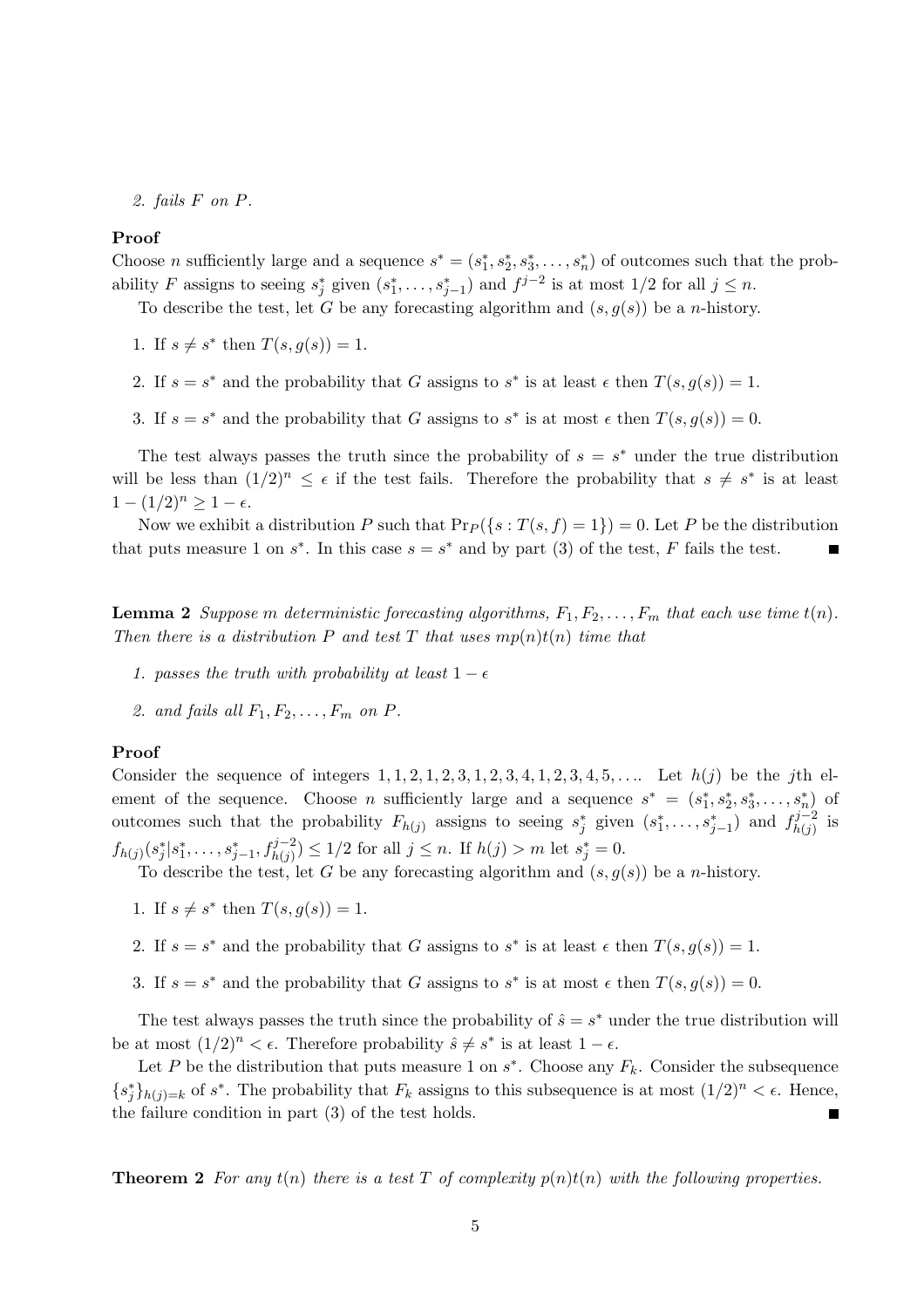- 1. For all n the test passes the truth with high probability.
- 2. There is a distribution P on infinite 0-1 sequences such that all forecasts of complexity  $t(n)$ fail the test for large enough n.
- 3. P is independent of the forecast and n.

#### Proof

Let  $F_1, F_2, \ldots$  be an enumeration of all  $t(n)$ -computable forecasts. Note that the sequence  $s^*$  defined in Lemma 2 does not depend on n. Let  $P$  be the distribution that puts all its weight on the sequence  $s^*$ . For each n the test we require coincides with the test as defined in Lemma 2. As argued in the proof of Lemma 2 this test will pass the truth with high probability for every n. For any  $t(n)$  computable test  $F_k$ , by Lemma 2, for sufficiently large n, the test will fail  $F_k$  on P.

To extend the results to randomized forecasts it suffices to show how the proof of Lemma 1 can be modified. Recall that the sequence  $s^*$  was chosen so that the forecasted probability assigned by the forecast to  $s_j^*$  is less than 1/2. For a randomized forecast, we choose  $s_j^*$  so as to maximize that the probability of choosing a forecast of less than  $1/2$  of observing event  $s_j^*$ .

### 4 Forecasts that Factor

In this section we describe a test that always passes the truth and any forecaster that could ignorantly pass this test must be able to factor any number. We prove our results for deterministic forecasters but one can extend, in a manner similar to Section 3, the results to randomized forecasters.

Given an integer k and a 0-1 sequence s, we can interpret the the sequence as encoding an arbitrary tuple of numbers. The first number in the tuple we shall call the prefix of the sequence. The remaining numbers (the suffix) will be interpreted as a potential factorization of the prefix. A sequence that encodes the tuple  $(m, \pi_1, e_1, \pi_2, e_2, \ldots, \pi_k, e_k)$  is said to encode the unique factorization of m if

- 1.  $\pi_1, \pi_2, \ldots, \pi_k$  are primes,
- 2.  $\pi_1 > \pi_2 > \ldots > \pi_k > 1$ , and
- 3.  $m = \pi_1^{e_1} \pi_2^{e_2}$  $e_2^{e_2}\cdots \pi_k^{e_k}$  $\frac{e_k}{k}$  .

To describe the test, let G be any forecasting algorithm and  $(s, q(s))$  be a *n*-history.

- 1. Let  $S^*$  be the set of all sequences that encode the factorization of a number.
- 2. If  $s \notin S^*$  then  $T(s, g(s)) = 1$ .
- 3. If  $s \in S^*$ , then the prefix of s corresponds to some number m. Determine the probability, p, that G assigns to s conditional on the prefix being  $m$
- 4. If  $p \geq \epsilon$  then  $T(s, g(s)) = 1$  otherwise  $T(s, g(s)) = 0$ .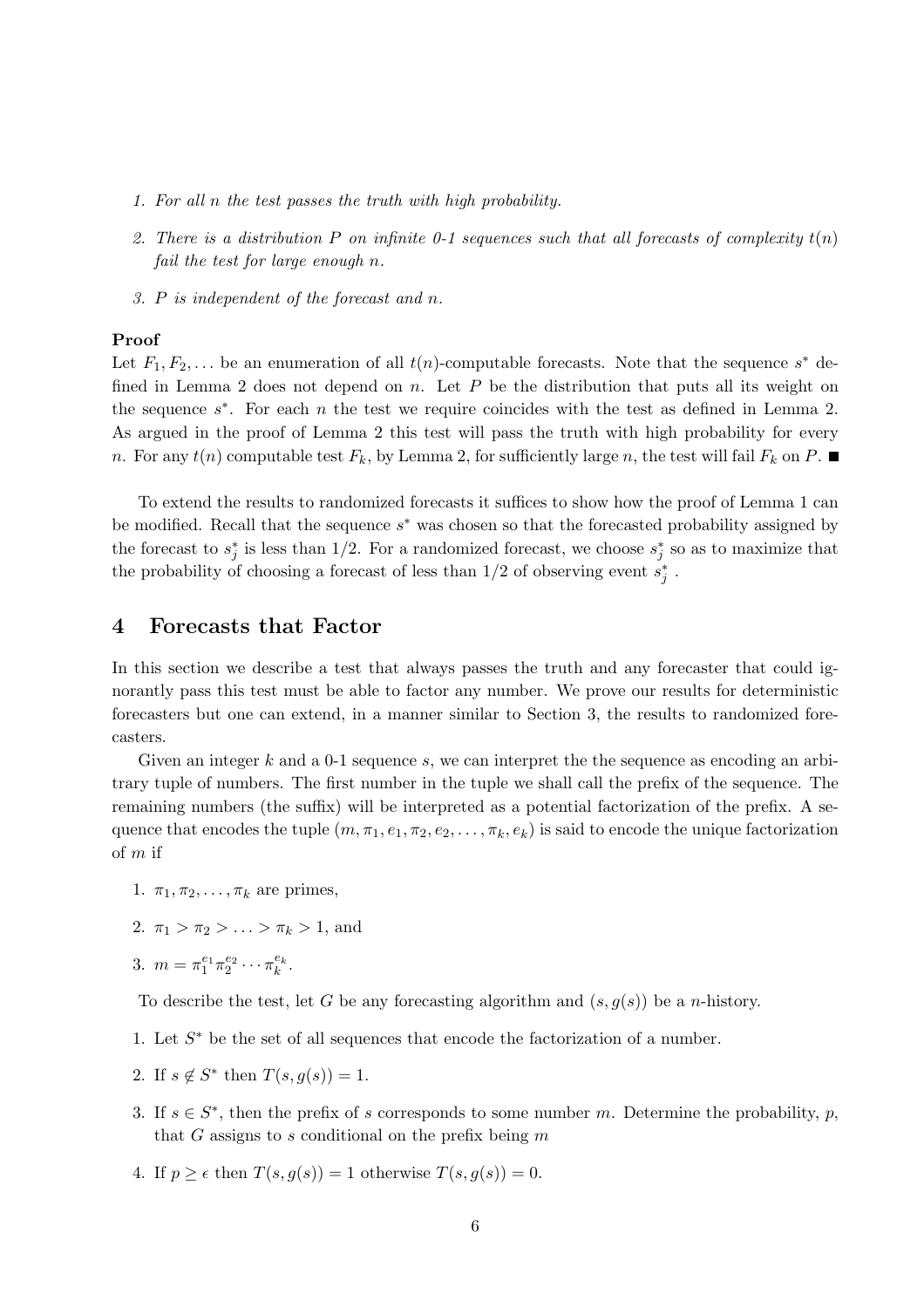Call this the factoring test. It can be implemented in polynomial-time since we have efficient algorithms for multiplication and primality testing [1]. We can make a linear-time test by appropriately padding the sequence.

Theorem 3 The factoring test passes the truth with high probability and any forecast algorithm that can ignorantly pass the test can be used to factor composite numbers.

#### Proof

Consider any distribution of nature P and the forecaster  $F^P$ . Let  $p_m$  be the probability that P assigns a sequence whose prefix encodes m. Let  $q_m$  be the probability that a sequence encodes the factorization of m conditional on its prefix encoding m. The factoring test will fail  $F^P$  if for some m a sequence  $s \in S^*$  with prefix m is realized and  $q_m < \epsilon$ . The probability of this happening is

$$
\sum_{m: q_m < \epsilon} p_m q_m < \sum_m p_m \epsilon = \epsilon.
$$

Hence, the factoring test will pass the truth with high probability.

Now, fix an  $m$  and consider the distribution that puts its full weight on the sequence encoding the unique factorization of m. If the forecaster passes the test for this distribution, the conditional probability that suffix of the sequence reveals the prime factors of m is at least  $\epsilon$ . Use the forecasted probabilities of the suffix as a distribution to generate a sequence. With probability at least  $\epsilon$  we generate the factors of m. If we repeat the process  $O(1/\epsilon)$  times we determine the factors with high probability.

## 5 PSPACE Hardness

In this section we describe a linear-time test that can be ignorantly passed a forecaster only if they can solve PSPACE-hard problems. Once again we assume deterministic forecasters though the results extend to probabilistic forecasters as well.

In complexity theory the class PSPACE, is the set of decision problems that can be solved by a deterministic or nondeterministic Turing machine using a polynomial amount of memory and unlimited time. They contain the more well known class of NP problems. A logical characterization of PSPACE is that it is the set of problems expressible in second-order logic with the addition of a transitive closure operator. A major result of complexity theory is that PSPACE can be characterized as all the languages recognizable by a particular interactive proof system. The hardest problems within the class PSPACE are called PSPACE-complete.

An interactive proof system is an abstraction that models computation as an exchange of messages between a prover  $(P)$  and verifier  $(V)$ . P would like to convince V that a given x belongs to a given set  $L^3$  P has unlimited computational resources while V's computational resources are bounded. Messages are passed, in rounds, between P and V until V reaches a conclusion about the correctness of the statement  $x \in L$ . The parties take turns to send a message to the other party. A strategy for P (or V) is a function that specifies in each round what message is to be sent as

<sup>&</sup>lt;sup>3</sup>More formally, that a given string x belongs to a certain language L.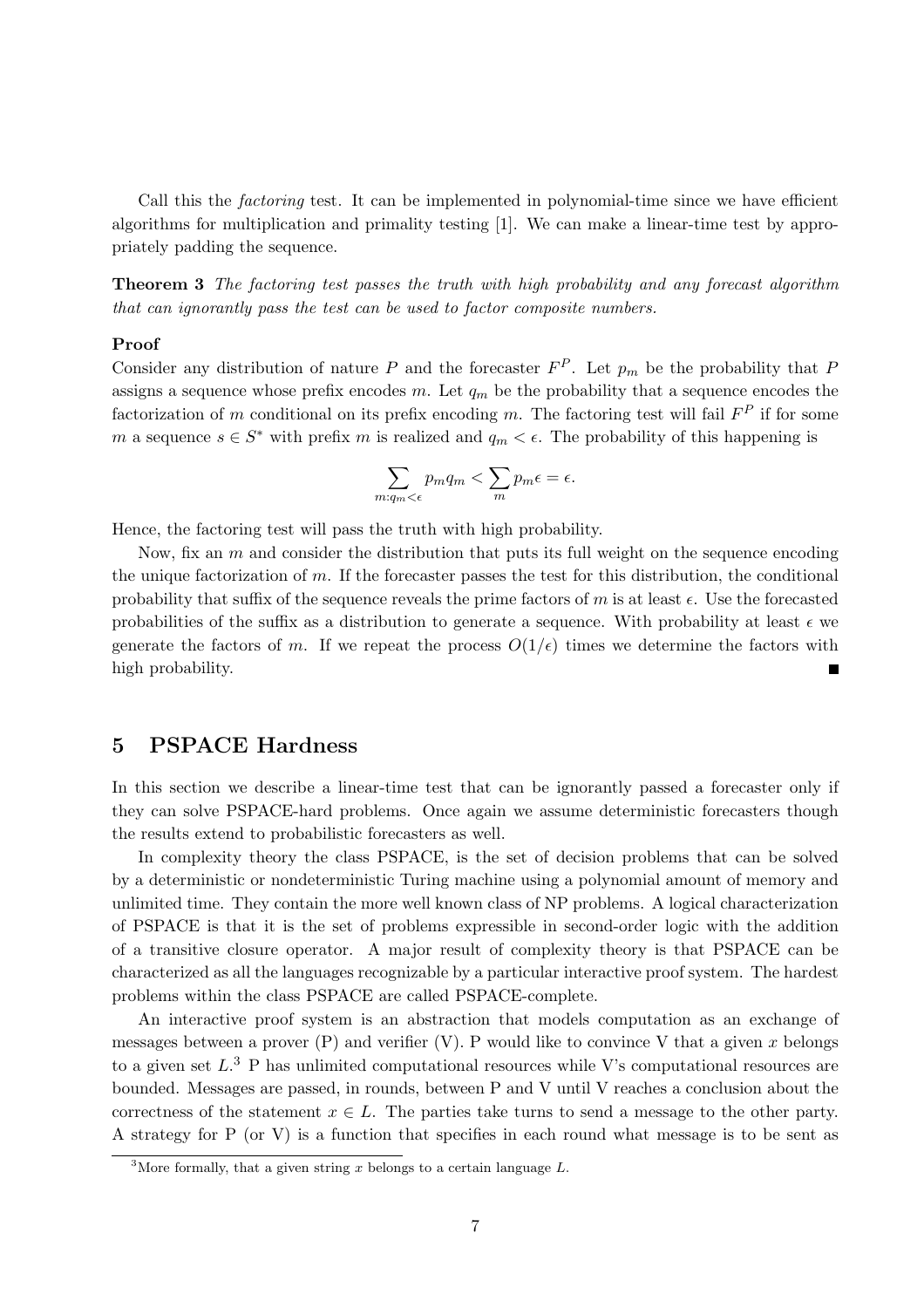function of the history of messages exchanged in prior rounds. A pair of strategies,  $s_P$  for P and  $s_V$  for V, is called a protocol.

Membership in L admits an interactive proof system if there is a protocol  $(s_P, s_V)$  with the following two properties:

- 1. Completeness: If  $x \in L$ , and both P and V follow the protocol  $(s_P, s_V)$ , then V will be convinced that  $x \in L$ .
- 2. Soundness: Suppose  $x \notin L$ . If V follows  $s_V$  but P deviates from  $s_P$ , V can be convinced that  $x \in L$  with some small probability.

Shamir [11], building on work of Lund, Fortnow, Karloff and Nisan [6], exhibits an interactive proof system for any PSPACE language  $L$ . The proof system has the following properties for an input x of length  $n$ .

- Let F be a field  $GF(q)$  for a prime q exponential in n.
- The protocol alternates between the Prover  $(P)$  giving a polynomial of degree m over F and the Verifier (V) choosing a random element of F. Both m and the number of rounds r of the protocol are bounded by a polynomial in n.
- V takes all of the messages and decides whether to accept or reject with a deterministic polynomial-time algorithm.
- In each round for V there are at most m bad choices from the possible q elements of  $F$ that depend only on the previous messages. The other choices we call good. It can be computationally difficult to decide whether a choice is good or bad but since  $m \ll q$  the verifier will pick good choices with very high probability.
- If  $x \notin L$  then for any strategy of P, V will reject if all of its choices are good.
- If  $x \in L$  there is a strategy for P that will cause V to accept always. Moreover if all of V's choices are good, the messages of P that cause V to accept are unique.

Fix a PSPACE-complete language L. Consider a sequence of outcomes interpreted as the tuple  $(x, \rho_1, v_1, \ldots, v_r, \rho_r)$  where the  $\rho_i$ 's are P's messages and the  $v_i$ 's are V's message in an interactive proof system for showing  $x \in L$ . We call the tuple *accepting* if the verifier would accept if the protocol played out with these messages.

Let  $p_i$  be the probabilities that the realized forecaster predicts for each  $\rho_i$  and  $b_i$  be the probabilities for each  $v_i$ .

Given a sequence interpreted as such a tuple and the realized forecasts our test will declare "FAIL" if all of the following occur:

- 1.  $(x, \rho_1, v_1, \ldots, v_r, \rho_r)$  is an accepting tuple,
- 2. Each  $b_i$  is at most  $\frac{1}{\sqrt{q}}$ , and
- 3. The product of the  $\rho_i$ 's is at most  $\frac{1}{n}$ .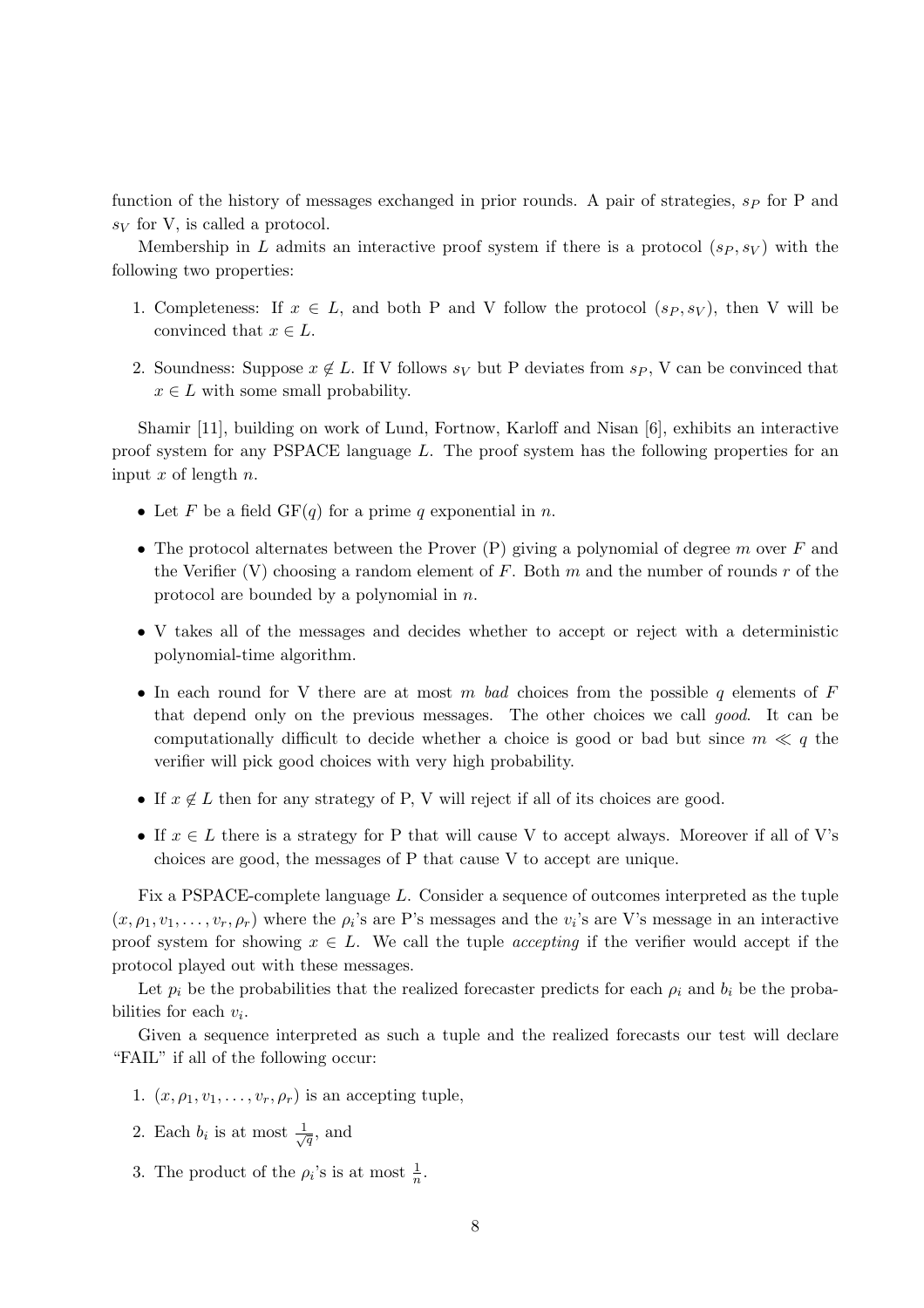Otherwise the test declares "PASS". The test runs in polynomial time and we can pad the sequence so that the test can run in linear time. Call this the PSPACE test.

Theorem 4 The PSPACE test passes the truth with high probability. A forecaster that can ignorantly pass the PSPACE test can compute PSPACE problems.

#### Proof

Consider any distribution of nature P and the associated forecaster  $F^P$ . Let  $p_i$ 's and  $b_i$ 's be as described above for  $F^P$ . Let  $d_x$  be the probability that P puts on choosing a sequence starting with  $x$ . By the properties of the proof system we have the probability that the test FAILS is bounded by

$$
\sum_x p_x (u_x + w_x)
$$

where  $u_x$  is the probability that a sequence beginning with x fails the test when all the elements are good and  $w_x$  is the probability that a sequence beginning with x fails the test when some element is bad.

The probability  $w_x$  is bounded by the probability that some element is bad which is bounded by

$$
\sum_i mb_i \le \frac{mr}{\sqrt{q}} = o(1).
$$

If the  $v_i$ 's are good then there is at most one choice of the  $\rho_i$ 's that lead to an accepting tuple. So

$$
u_x \le \prod_i p_i \le \frac{1}{n} = o(1).
$$

So the probability that the test fails is

$$
\sum_{x} p_x (u_x + w_x) = o(1) \sum_{x} p_x = o(1).
$$

For any  $x$  in  $L$  we define the following distribution. Fix a strategy for the prover in the interactive proof system for L that guarantees acceptance for all verifier's messages. For each  $\rho_i$ play that strategy, for each  $v_i$  pick an element from F uniformly. Output  $(x, \rho_1, v_1, \ldots, v_r, \rho_r)$ .

Suppose we have a forecaster that passes the test on this distribution with high probability. The first condition of the test is always true. Fix an i. There are q possible  $v_i$  of which the forecaster can only put weight greater than  $\frac{1}{\sqrt{q}}$  on  $\sqrt{q}$  of those possibilities. So with probability at least  $1-r\sqrt{q}/q=1-o(1/n)$ , all of the  $b_i$ 's will be less than  $\frac{1}{\sqrt{q}}$  and the second condition of the test will be satisfied. By a similar argument, with high probability all of the  $v_i$ 's are good.

Since the forecaster passes the test with high probability then with high probability the product of the  $p_i$ 's must be at least  $1/n$ . So if we use the forecaster as a distribution to generate the prover's responses the verifier will accept with probability close to  $1/n$ . If we repeat the process  $O(n)$  times at least once the verifier will accept with high probability. Whereas if x were not in  $L$  repeating the protocol a polynomial number of times will rarely cause the verifier to accept no matter what the prover's strategy. Thus the forecaster gives us a probabilistic algorithm for determining whether  $x$ is in L.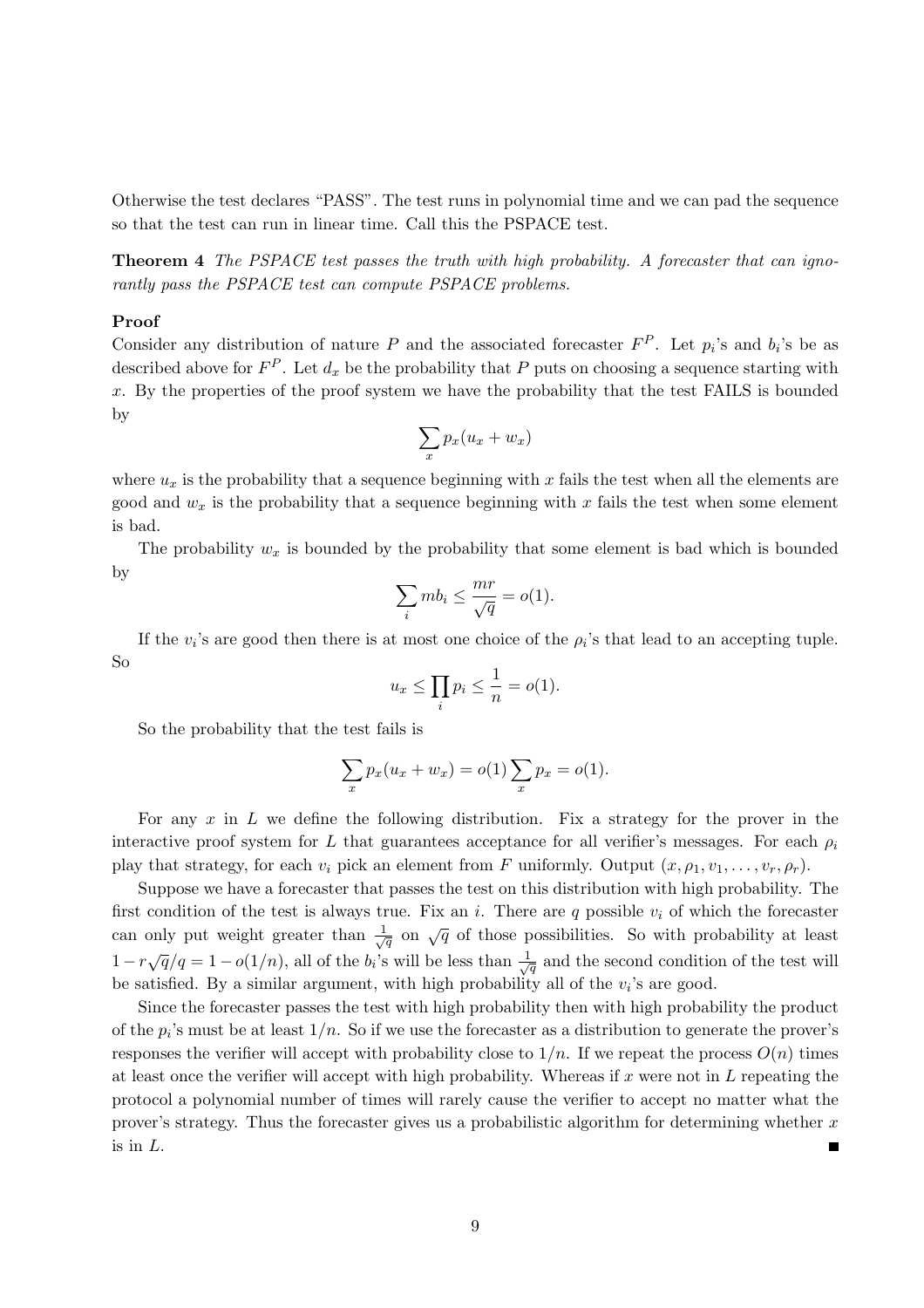# 6 Conclusion

The tests described in sections 4 and 5 suggest that the forecasting algorithms implied by Sandroni's impossibility result must be extremely complex. Our proofs do require that nature can have complicated distributions. However, in Section 4 we can consider the distribution that randomly chooses two large primes p and q and outputs the sequence corresponding to the tuple  $(pq, p, q)$  with the same test as before. One can show that any forecaster that passes the test under this distribution can factor products of large primes on average, which would break many current cryptosystems. This would suggest that Sandroni's impossibility result has little relevance to the testing of practical forecasting algorithms.

More generally our results exhibit a difference in the conclusions one can draw in an economic model depending on whether we require the agents involved to have reasonable computational restrictions. We believe many other economic scenarios can also benefit from consideration of computationally bounded agents.

## References

- [1] M. Agrawal, N. Kayal, and N. Saxena. "PRIMES is in P," Annals of Mathematics, 160(2):781– 793, 2004.
- [2] Dawid, A.P. (1982) "The Well Calibrated Bayesian," Journal of the American Statistical Association 77, 379, 605–613.
- [3] Dekel, E. and Y. Feinberg (2006) "Non-Bayesian testing of a Stochastic Prediction," Review of Economic Studies, forthcoming.
- [4] Foster, D.P. and R.V. Vohra (1998) "Asymptotic Calibration," Biometrika, 85-2, 379-390.
- [5] Lehrer, E. (2001) "Any Inspection Rule is Manipulable," Econometrica, 69-5, 1333-1347.
- [6] C. Lund, L. Fortnow, H. Karloff, and N. Nisan. "Algebraic methods for interactive proof systems," Journal of the ACM, 39(4):859–868, 1992.
- [7] Olszewski, W. and A. Sandroni (2006) "Strategic Manipulation of Empirical Tests", CMS-EMS discussion paper  $# 1425$ .
- [8] Olszewski, W. and A. Sandroni (2006) "Counter Factual Predictions", manuscript, Northwestern University.
- [9] Sandroni, A. (2003) "The Reproducible Properties of Correct Forecasts," International Journal of Game Theory, 32-1, 151-159.
- [10] Sandroni, A., R. Smorodinsky and R. Vohra (2003)"Calibration with Many Checking Rules," Mathematics of Operations Research 28-1, 141-153.
- [11] A. Shamir. "IP = PSPACE," *Journal of the ACM*,  $39(4):869-877$ , 1992.